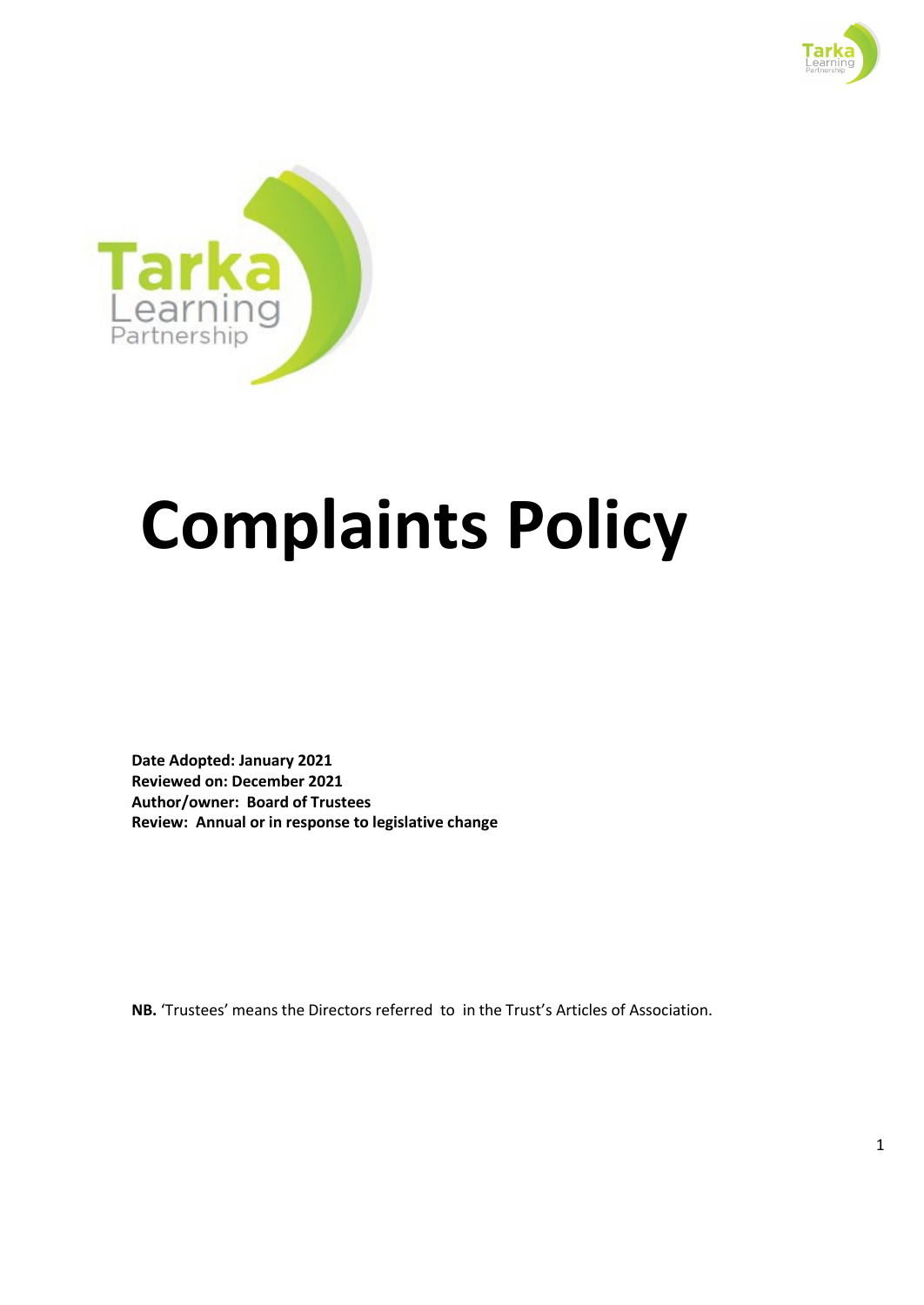

# Contents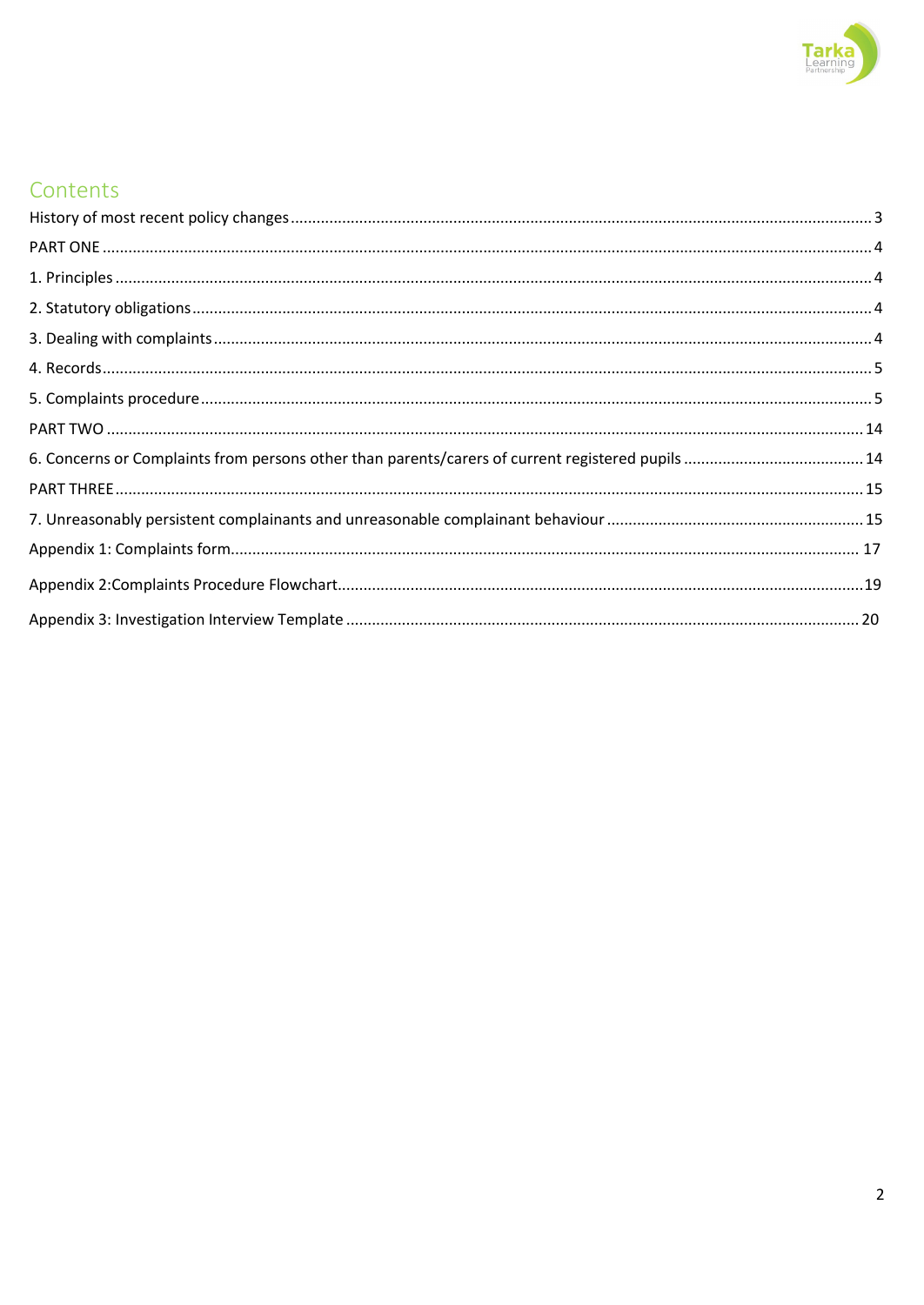# <span id="page-2-0"></span>**History of most recent policy changes**

| <b>Version</b> | <b>Date</b>                             | Page      | <b>Change</b>                                                                                                        | Origin of Change e.g. TU<br>request, Change in legislation |
|----------------|-----------------------------------------|-----------|----------------------------------------------------------------------------------------------------------------------|------------------------------------------------------------|
| V1.0           | $24th$ June<br>2020                     |           | Whole document New complaints policy to<br>replace all individual School policy<br>complaints<br>policies/procedures | Strategic change to whole Trust                            |
| V2.0           | 20 <sup>th</sup> January Page 6<br>2021 |           | <b>GDPR</b> complaints insert                                                                                        | Best practice                                              |
| V3.0           | 8 <sup>th</sup><br>December<br>2021     | Section 3 | Update to Terms of<br>Reference for complaints<br>heard by the LGB<br>Complaints Appeal Panel                        | <b>Best practice</b>                                       |
|                |                                         |           |                                                                                                                      |                                                            |
|                |                                         |           |                                                                                                                      |                                                            |
|                |                                         |           |                                                                                                                      |                                                            |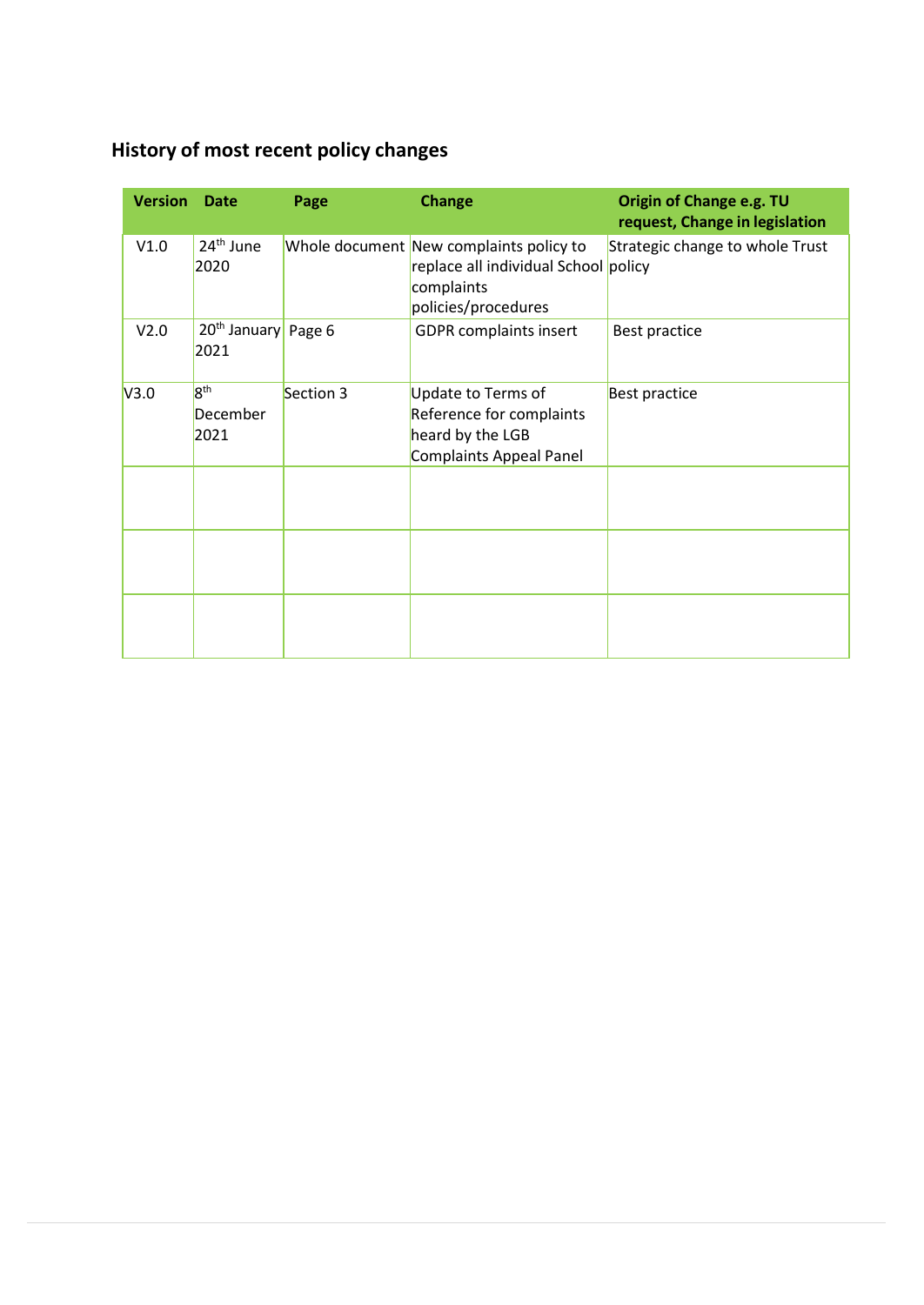# **Complaints Policy**

The Tarka Learning Partnership is committed to ensuring that all pupils are provided with a first class educational experience and that each Academy/School works in a productive and positive partnership with all parents and carers.

However, if a parent/carer feels that a situation has arisen that they are unhappy about then they have a right to make a complaint. Any and every complaint made will be taken seriously and dealt with swiftly and professionally. All parents/carers will be made aware of this policy and the procedures to follow if they wish to make a complaint.

Part 1 of this policy outlines how parents/carers of registered pupils/students currently attending Academy Schools within the trust can raise a concern or complaint. Concerns or complaints from other persons will be dealt with in accordance with Part 2 of this policy.

# <span id="page-3-0"></span>**PART ONE**

# **1. Principles**

The relevant Academy/School will try to resolve problems informally wherever possible. An effective response and appropriate redress will be provided to all complaints as quickly as possible dependent upon the complexity of the issues raised.

NB. This policy relates to complaints about the educational administration of an Academy/School and typically applies to complaints made by parents and carers of students. It does not relate to matters which are governed by employment legislation or those where the principles of civil contract law would normally apply e.g. service/supply contracts entered into with an Academy or School. This procedure does not apply to employees of the Trust; alternative employment procedures exist for raising concerns.

# <span id="page-3-1"></span>**2. Statutory obligations**

● Complainants must be aware that there is a complaints procedure and copies of this policy will be available on request.

● If the process results in an appeal to the Academy/School Local Governing Body (see below), this procedure is statutory.

● A record will be made of any action taken by the Academy/School as a result of those complaints (regardless of whether they are upheld).

# <span id="page-3-2"></span>**3. Dealing with complaints**

a) At each stage, the person investigating the complaint will ensure that they:

- Clarify the nature of the complaint and unresolved issues
- Clarify what the complainant feels would put things right

● Interview those involved in the matter and/or those complained of, allowing them to be accompanied if they wish

● Keep appropriate notes of any interview(s) held.

b) At each stage, the person investigating the complaint will seek ways to resolve the complaint satisfactorily. It may be appropriate to offer one or more of the following: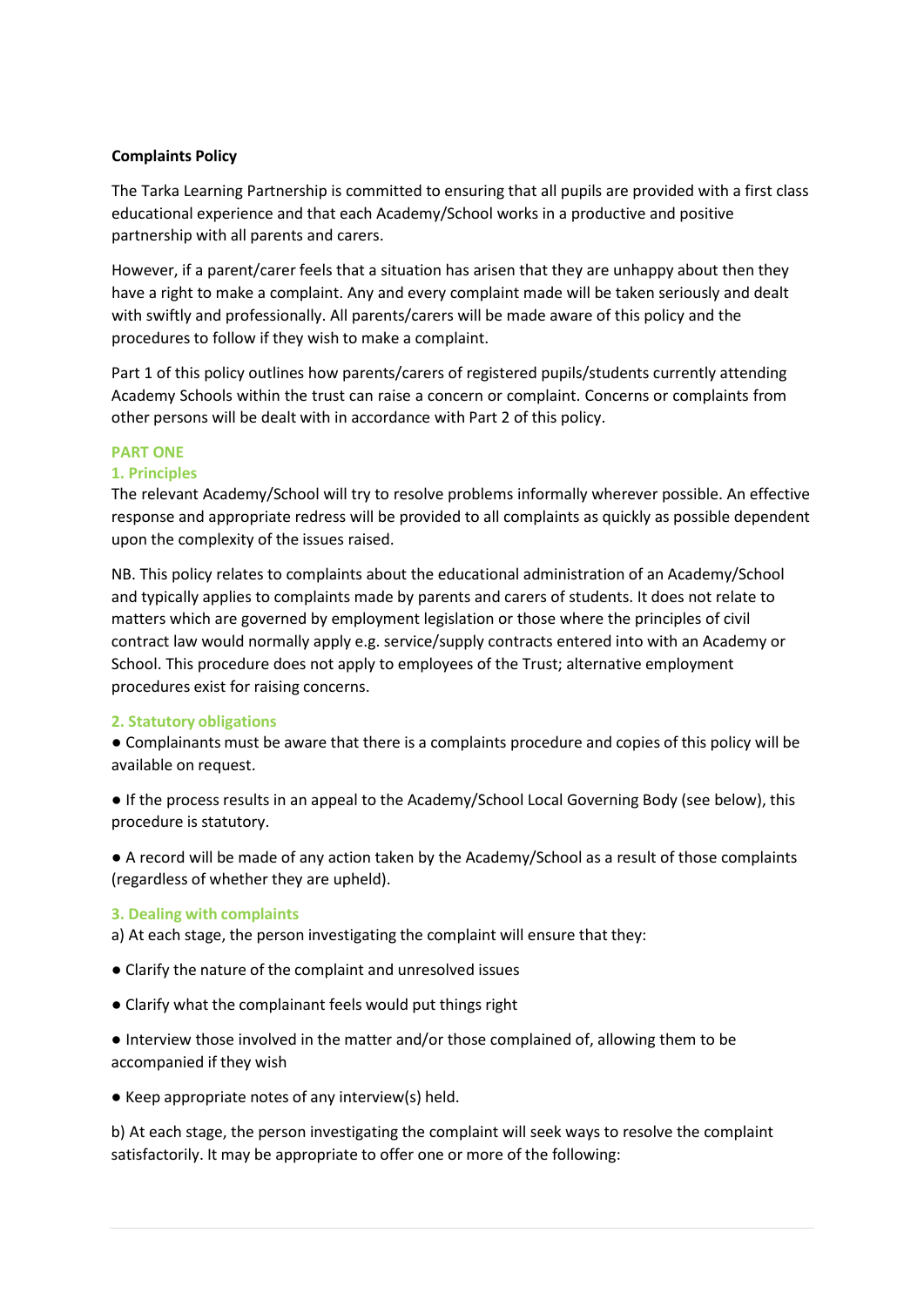● An acknowledgement that the complaint is valid in whole or in part and/or acknowledgement that the situation could have been handled differently or better (this is not the same as an admission of negligence)

- An apology
- An explanation

● An assurance and an explanation of the steps that have been taken to ensure that it will not happen again

● An undertaking to review Academy/School or Trust procedures in light of the complaint.

# <span id="page-4-0"></span>**4. Records**

A written record will be kept of all complaints by the Academy/School on site, including informal complaints. This record will confirm the level at which the complaint is resolved, including whether it progresses to a formal hearing. The Head Teacher is responsible for ensuring that staff record all complaints and their outcome.

● Records relating to individual complaints are confidential, except where the Secretary of State or a statutory body conducting an inspection requests access to them.

● The Local Governing Body will monitor the level and the subject matter of complaints and review the outcomes on a regular basis through the mechanism of performance and data reporting.

# **Tarka Learning Partnership Schools/Academies**

The officer with responsibility for ensuring that this policy is implemented in OGAT academies is the Chief Executive Officer at Tarka learning Partnership. Complainants should be aware that Head Teachers may refer complaints received to the Chief Executive Officer at Tarka Learning Partnership because they consider the matter is one of such a nature that it should be investigated independently of the Academy/School. Likewise, complaints may be retrieved and dealt with by the Tarka Learning Partnership for the same reason. Where a complaint is made direct to the Tarka Learning Partnership, it will be logged by the Chief Executive Officer and forwarded to the Academy /School unless it is retrieved as stated above.

The Chief Executive Officer may decide to delegate the handling of the complaint to a member of the Trust's central team where it decides to manage the complaint at Trust level rather than School level.

# <span id="page-4-1"></span>**5. Complaints procedure**

Dealing with Complaints – Initial Concerns

It is important to be clear about the difference between a concern and a complaint. Taking informal concerns seriously at the earliest stage will reduce the numbers that develop into formal complaints.

The policy which follows deals with complaints but the underlying principle is that concerns ought to be handled, if at all possible, without the need for formal procedures. The requirement to have a complaints procedure need not in any way undermine efforts to resolve the concern informally. In most cases the class teacher or the individual delivering the service in the case of extended Academy /School provision, will receive the first approach. It would be helpful if staff were able to resolve issues on the spot, including apologising where necessary.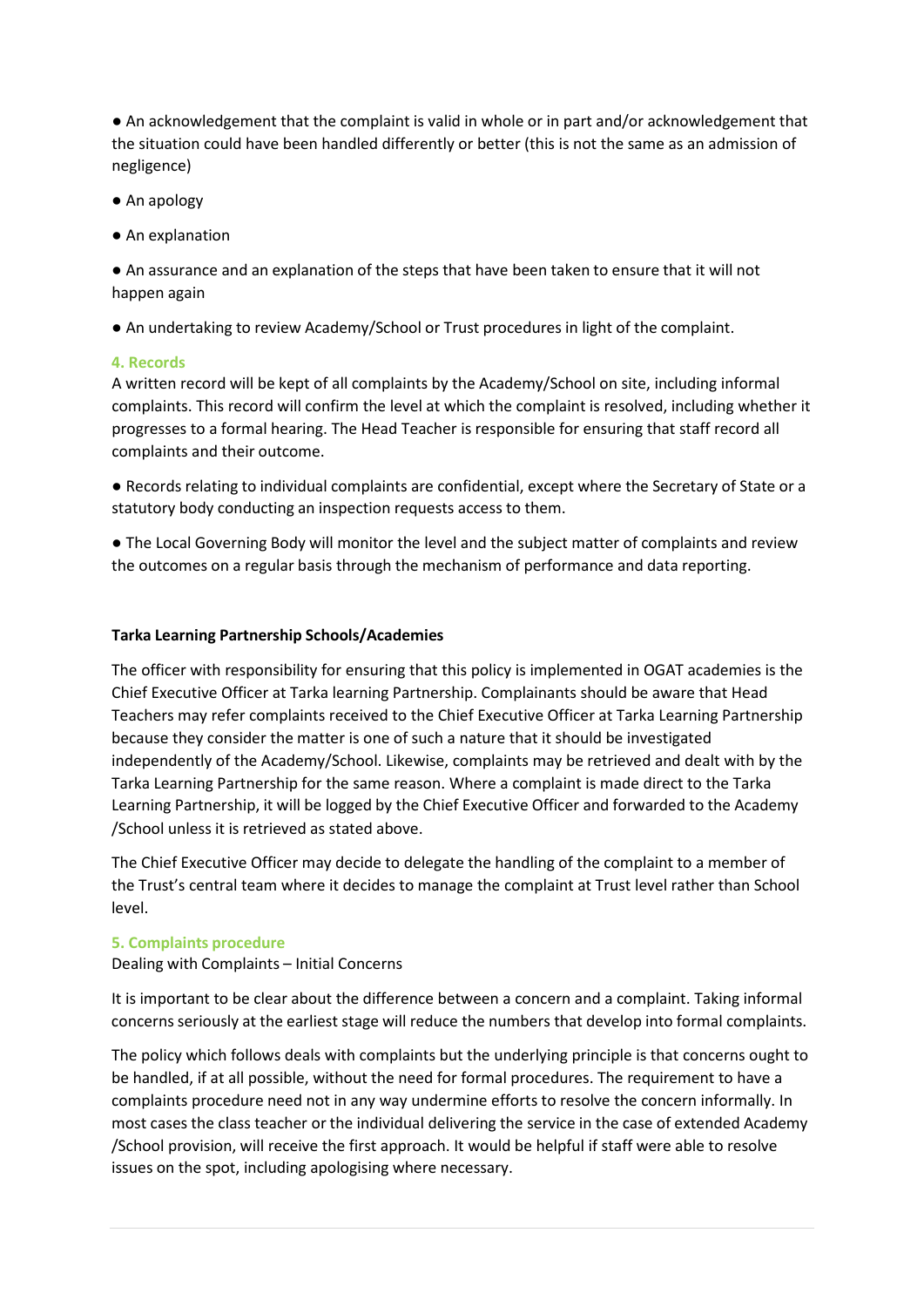# **Dealing with Complaints about SEND Provision**

Any concerns or complaints about SEND provision by parents or carers should be initially raised informally, whether by e-mail, letter or a telephone call with the Academy's/School's SENDCo. The SENDCo will investigate and report back within a week.

If the parents/carers continue to be dissatisfied, a complaint should be raised as per the formal procedure within this complaints procedure by completing the Appendix 1.

#### **Dealing with Complaints about GDPR**

John Walker, Data Protection Officer, is responsible for dealing with all complaints in line with this procedure.

The complaints policy sets out the complaints process. This will be the basis for dealing with Data Protection Complaints and appeals. A written outcome will be provided.

If the school does not comply with a Subject Access Request within 1 month (subject to any extension), or refuses all or part of the request, written reasons will be provided, setting out the principles for the refusal.

If you feel that the school/Trust has not dealt with your matter satisfactorily you can complaint to the Information Commissioner.

We use Transport Layer Security (TLS) to encrypt and protect email traffic. If your mail server does not support TLS, you should be aware that any emails you send to us may not be protected in transit.

By post: Customer Contact Information Commissioner's Office Wycliffe House Water Lane Wilmslow SK9 5AF

Or by email: [casework@ico.org.uk](mailto:casework@ico.org.uk)

More information is on the ICO website [www.ico.org.uk/](http://www.ico.org.uk/)

# **Dealing with Complaints – Formal Procedures**

The formal procedures will need to be invoked when initial attempts to resolve the issue are unsuccessful and the person raising the concern remains dissatisfied and wishes to take the matter further.

#### **Framework of Principles**

Our Complaints Procedure: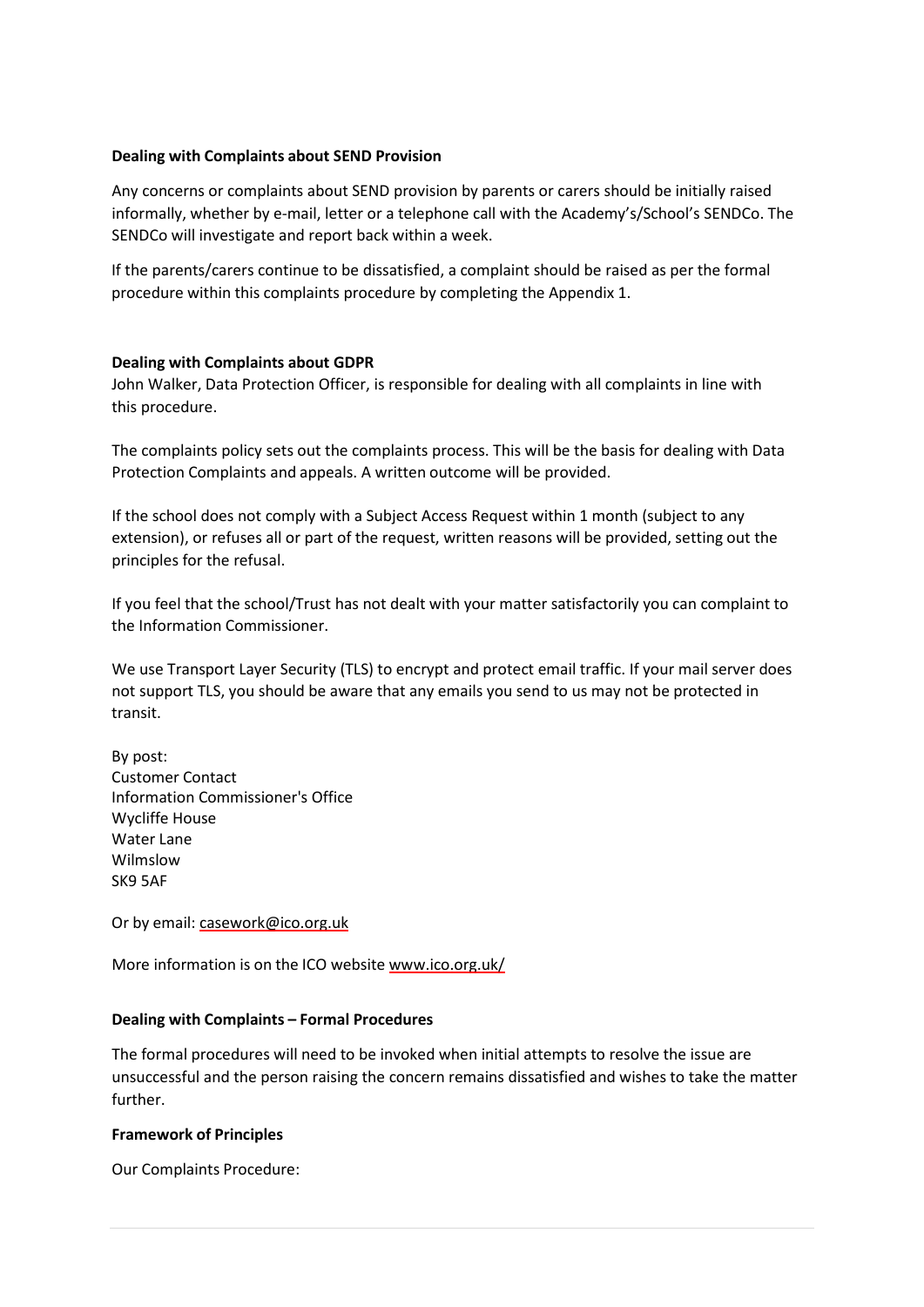- encourages resolution of problems by informal means wherever possible;
- is easily accessible and publicised;
- is simple to understand and use;
- is impartial;
- is non-adversarial;

● allows swift handling within agreed time-limits for action and keeping people informed of progress;

- ensures a full and fair investigation;
- respect people's desire for confidentiality;

● addresses all the points at issue and provide an effective response and appropriate redress, where necessary;

● provides information to the Academy's/School's senior management team so that services can be improved.

# **Investigating Complaints**

At each stage, the person investigating the complaint makes sure that they:

- establish what has happened so far, and who has been involved;
- clarifies the nature of the complaint and what remains unresolved;
- meets with the complainant or contacts them (if unsure or further information is necessary);
- clarifies what the complainant feels would put things right;
- interviews those involved in the matter and/or those complained of, allowing them to be accompanied if they wish;
- conducts the interview with an open mind and is prepared to persist in the questioning;
- keeps notes of the interview;

● Interviews should be recorded using the template at Appendix 3 and signed and dated by the individual as soon as they have been typed up.

# **Resolving Complaints**

At each stage in the procedure the Academy/School will keep in mind ways in which a complaint can be resolved. It might be sufficient to acknowledge that the complaint is valid in whole or in part. In addition, it may be appropriate to offer one or more of the following:

● an apology;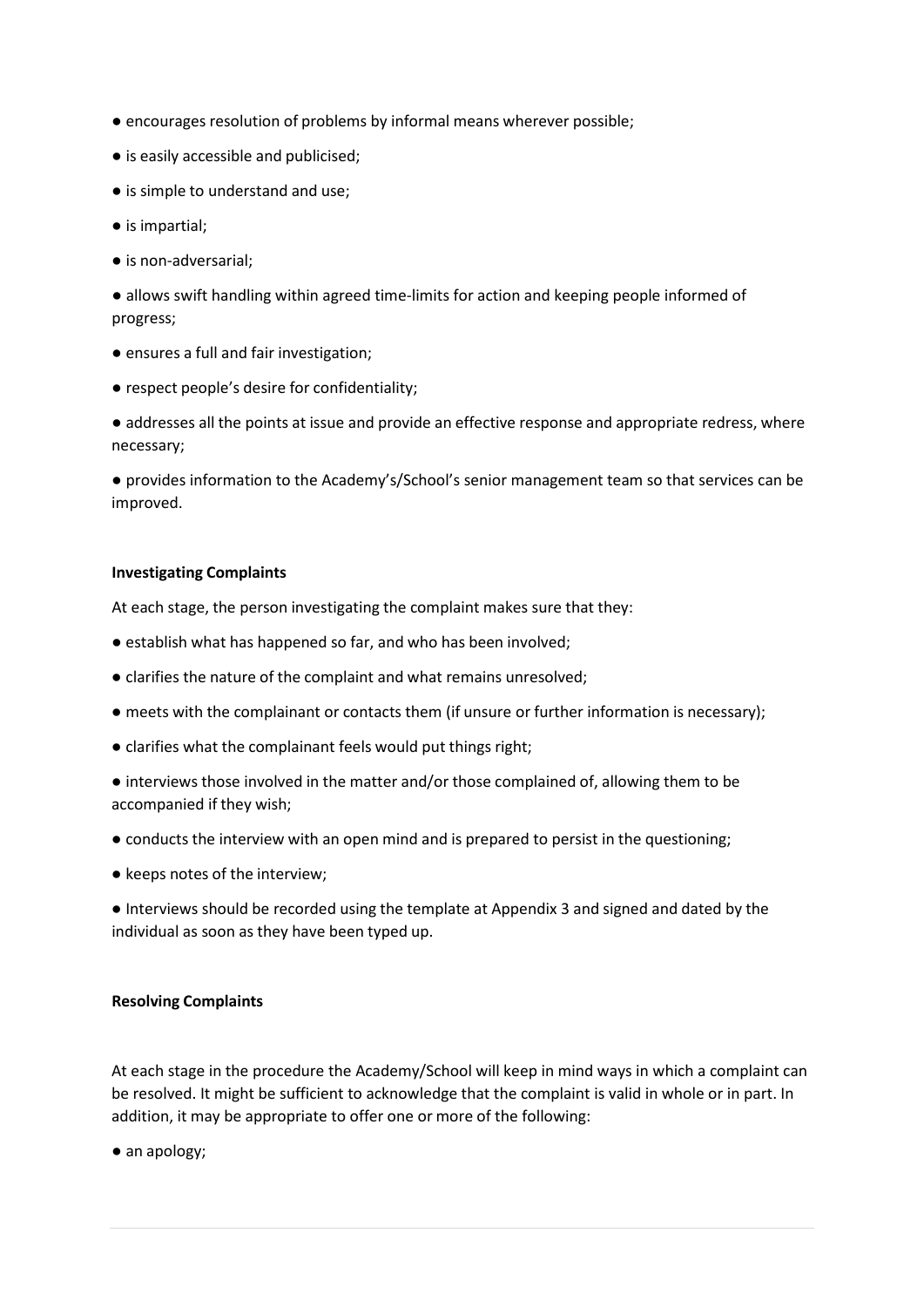- an explanation;
- an admission that the situation could have been handled differently or better;
- an assurance that the event complained of will not recur;
- an explanation of the steps that have been taken to ensure that it will not happen again;
- an undertaking to review Academy/ School policies in light of the complaint.

It would be useful if complainants were encouraged to state what actions they feel might resolve the problem at any stage. An admission that the Academy/School could have handled the situation better is not the same as an admission of negligence.

# **Vexatious Complaints**

We expect our members of staff to be addressed in a respectful manner and for communication to remain calm at all times. The procedure under Part 3 will only be used on very rare occasions to deal with unreasonably persistent complainants or unreasonable complainant behaviour.

#### **Time-Limits**

Complaints need to be considered, and resolved, as quickly and efficiently as possible using time limits published in this policy. However, where further investigations are necessary, new time limits can be set and the complainant sent details of the new deadline and an explanation for the delay.

The Academy/School will publicise the complaints policy and procedure in:

- the Academy/School website;
- the information given to new parents when their children join the Academy;

# **Tarka Learning Partnership's Trust Complaints Procedure**

# **Stage One: Complaint Heard by Staff Member**

1. It is in everyone's interest that complaints are resolved at the earliest possible stage. The experience of the first contact between the complainant and the Academy/School can be crucial in determining whether the complaint will escalate. To that end, staff will be periodically made aware of the procedures so that they know what to do when they receive a complaint.

2. Parents should never feel or be made to feel that a complaint made in a reasonable and appropriate way will be taken amiss or will reflect adversely on the student or his/her opportunities at the Academy/School. The Academy/School will try to investigate and try to resolve every complaint in a positive manner and will treat every complaint as an opportunity to improve our service.

3. The Academy/School will try to respect the views of a complainant who indicates that he/she would have difficulty discussing a complaint with a particular member of staff. In these cases, the matter will be referred to a Deputy Head Teacher or to the Head Teacher who may, if they feel it appropriate, refer the complainant to another staff member. Alternatively, they may not feel this is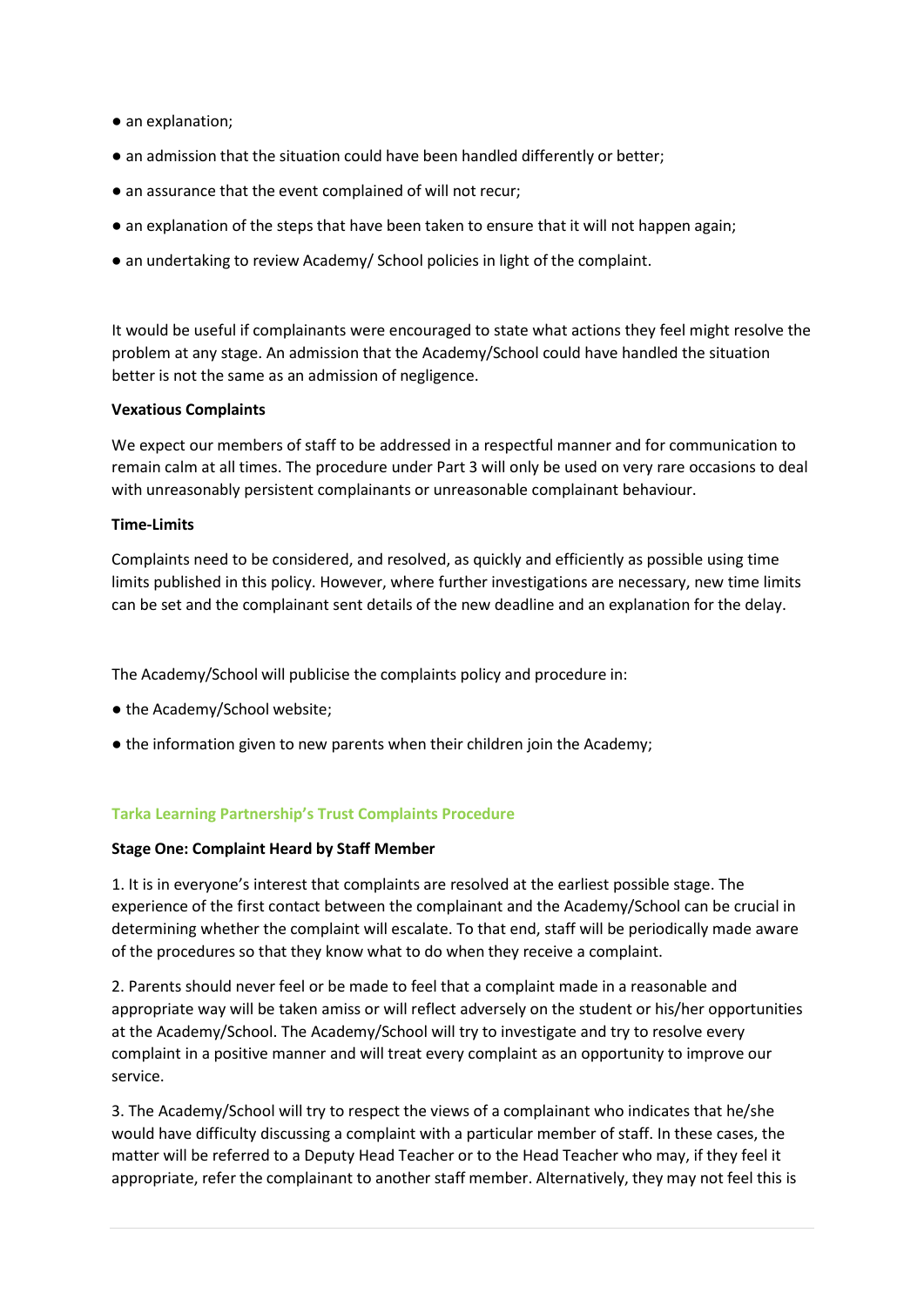necessary. Where the complaint concerns the Head Teacher, the complainant can be referred to the Chair of Governors.

Possible outcomes at this stage for consideration: -

- Put right any matter which may have gone wrong
- Review our systems and procedures in the light of the relevant circumstances

● NB complaints brought by staff should be investigated using the Grievance procedure and not this Complaints Policy.

● Only complaints received in writing (preferably using the Complaints form) will be considered.

● An anonymous concern or complaint will not be investigated under this procedure unless the complaint is about a potentially serious matter (e.g. child protection/criminal activity) and there is enough information to investigate.

● Complaints must be made within 3 months of the event. Complaints after this period will not be considered.

● Line Managers or other delegated managers will investigate the complaint.

4. Similarly, if the member of staff directly involved feels too compromised to deal with a complaint, the Deputy Head Teacher or Head Teacher may consider referring the complainant to another staff member. The member of staff may be more senior but does not have to be. The ability to consider the complaint objectively and impartially is crucial.

5. Where the first approach is made to a governor, the next step would be to refer the complainant to the appropriate line manager. Governors should not act unilaterally on an individual complaint outside the formal procedure or be involved at the early stages in case they are needed to sit on a panel at a later stage of the procedure.

6. The Line Manager will ensure that a written or oral acknowledgement is provided to the complainant within 5 School days of receiving a complaint. The acknowledgement will give a brief explanation of the Academy's complaints procedure and will give a target date for providing a response to the complaint which should normally be within 10 School days. If the target cannot be met a letter should be written within 10 School days explaining the reason for the delay and providing a revised target date.

7. The Line Manager will seek to meet or speak with all of the appropriate people in order to establish the facts relating to the complaint, if the information given on the complaints form necessitates this. This may include the complainant, staff and any other person.

8. Once all of the facts have been established the Line Manager will then produce a written response to the complainant, or may wish to meet the complainant to discuss/resolve the matter directly.

9. A written response should contain an outline of the complaint and a summary of the response to the complaint including the decision reached and the reasons for it. Where appropriate this should also include what response the Academy/School will take to resolve the complaint. This may be by way of a general description e.g. 'Action taken within the Disciplinary Procedure.'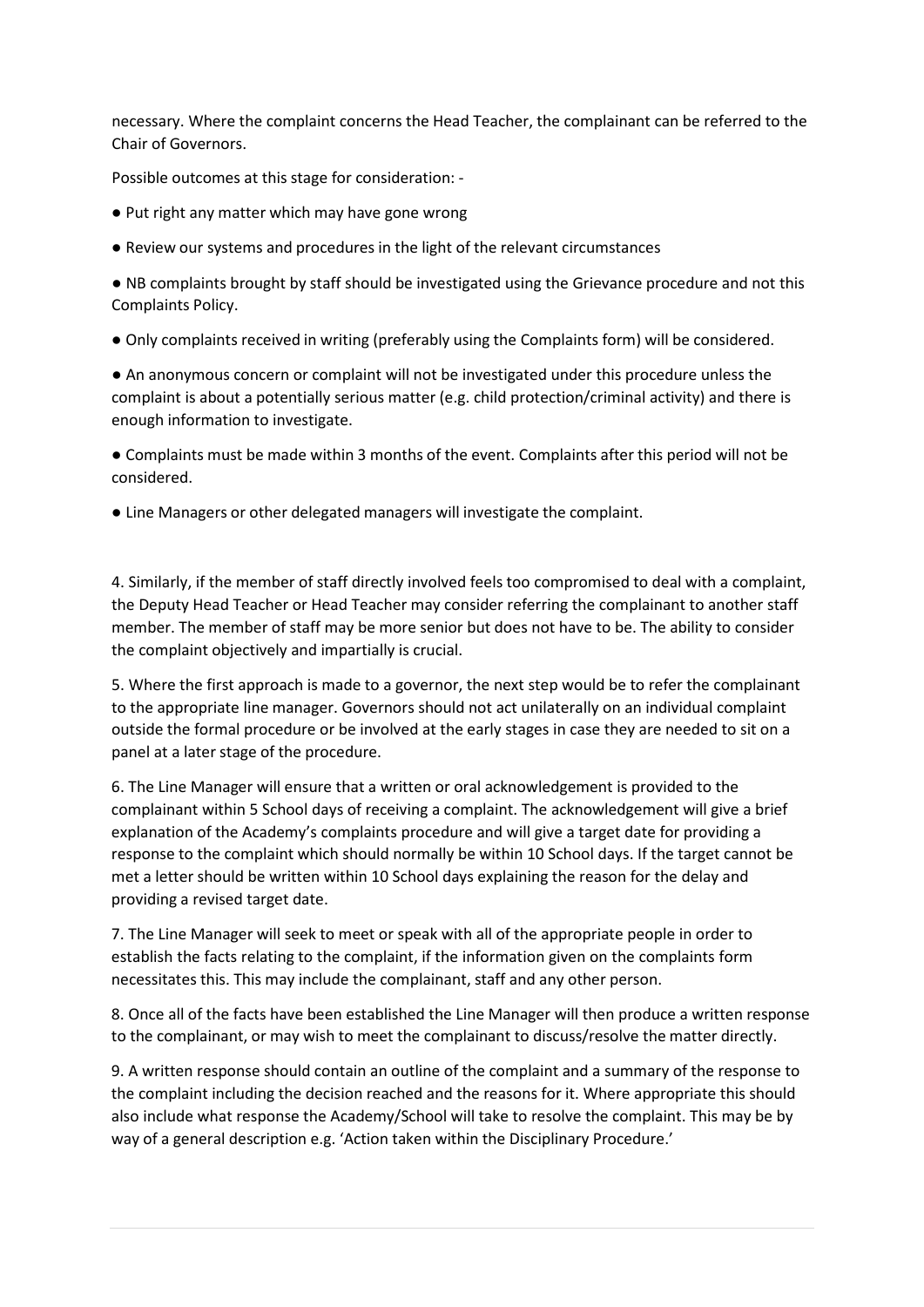10. When the investigation has been concluded the complainant and the member of staff concerned will be informed in writing of the outcome. This may be to the effect that:

● There is insufficient evidence to reach a conclusion, so the complaint cannot be upheld

● The concern was not substantiated by the evidence

● The concern was substantiated in part or in full. Some details may then be given of the action the Academy/School may be taking to review procedures etc. but details of the investigation or of any disciplinary procedures will not be released.

● The matter has been fully investigated and that appropriate procedures are being followed which may be strictly confidential (e.g. where staff disciplinary procedures are being followed)

11. This letter should also inform the complainant that should he/she wish the complaint to progress to the second stage of this procedure then he/she should send a written request stating this to the Head Teacher within 10 School days of receiving the response.

12. If no further communication is received from the complainant within 10 School days it is deemed that the complaint has been resolved and should end.

# **Stage Two: Complaint Heard by the Head Teacher**

13. If the complainant is dissatisfied with the way the complaint was handled at stage one they may go to Stage 2 and have the Head Teacher hear the complaint. The Head Teacher may delegate the task of collating the information to another staff member but not the decision on the action to be taken. If the complaint is about the Head Teacher then at Stage 2 the complaint will be heard by either the Chair of Governors or Chief Executive Officer (CEO) or delegated officer from the Trust's central team, ensuring they have had no previous involvement at Stage 1.

14. The same timings as in Stage 1 will apply.

# **Stage Three: Complaint Heard by the Local Governing Body Complaints Appeal Panel**

15. The complainant needs to write to the Chair of Governors or CEO or delegated officer from Trust's central team as directed by the Head Teacher giving details of the complaint.

16. The Chair of Governors (or delegated Officer) should write to the complainant acknowledging receipt of the written request for the complaint to be heard. This acknowledgement must be sent within 5 School days and should inform the complainant of the arrangements for hearing the complaint within 20 School days of receiving it. The letter should explain that the complainant has the right to submit any further documents relevant to the complaint. These must be received within 5 School days of the date of the hearing to allow adequate time for the documents to be circulated.

17. The Chair of Governors (or delegated Officer) will aim to find a mutually convenient date for all at the panel stage but if, despite best efforts, it is not possible to find a mutually convenient date and time for a hearing within a reasonable timeframe, the CEO may determine that the hearing proceeds on the basis of written submissions from both parties.

18. No person involved on the panel should have previous involvement in the complaint, including the Clerk.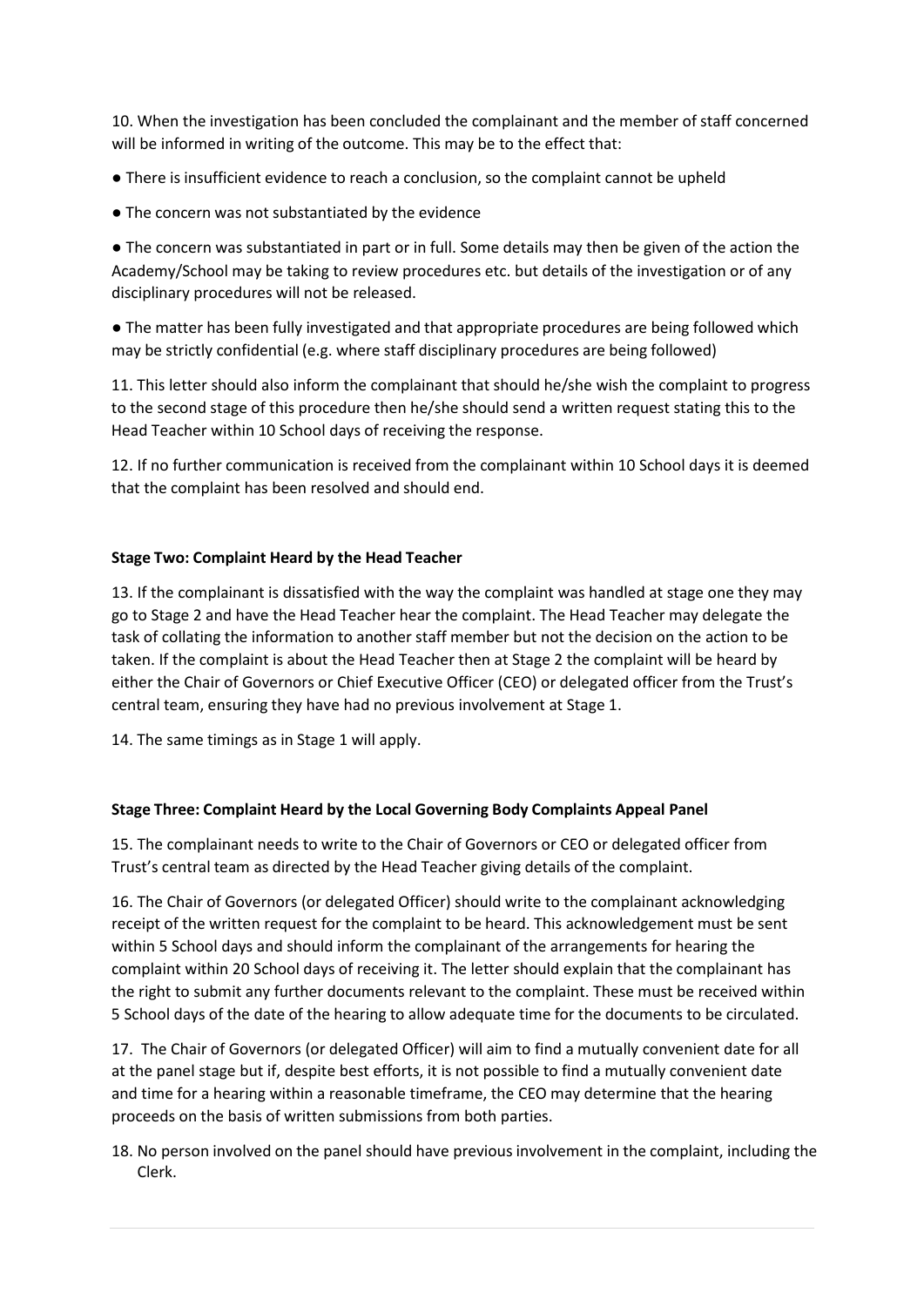19. The Local Governing Body appeal hearing is the last Academy/School-based stage of the complaints process, and is not convened to merely rubber-stamp previous decisions.

20. Individual complaints would not be heard by the whole Governing Body at any stage, as this could compromise the impartiality of any hearing set up for disciplinary purposes against a member of staff following a serious complaint.

21. The Local Governing Body may nominate a number of members with delegated powers to hear complaints at that stage, and follow the terms of reference set out in this Complaints Policy. These include:

- drawing up its procedures;
- hearing individual appeals;
- making recommendations on policy as a result of complaints.

22. The Chair will typically chair the Complaints Panel, but in their absence the panel can be drawn from the nominated members and may consist of three or five Governors (the quorum is 3 governors). In this case the panel may choose their own Chair. One member of the panel will be independent of the management and running of the Academy trust.

In liaison with the Clerk to Trustees, the Chair will source and appoint an independent Clerk to clerk the appeal panel. This might be a Clerk from another of the Trust's schools.

# **The Remit of the Complaints Appeal Panel**

23. The panel can:

- dismiss the complaint in whole or in part;
- uphold the complaint in whole or in part;
- decide on the appropriate action to be taken to resolve the complaint;
- recommend changes to the Academy's/School's systems or procedures to ensure that problems of a similar nature do not recur.

24. There are several points which any governor sitting on a complaints panel needs to remember:

a. It is important that the hearing is independent and impartial. No Governor may sit on the panel if they have had a prior involvement in the complaint or in the circumstances surrounding it. The Clerk will be independent too.

b. The aim of the hearing, which needs to be held in private, will always be to resolve the complaint and achieve reconciliation between the Academy/School and the complainant. However, it has to be recognised the complainant might not be satisfied with the outcome if the hearing does not find in their favour. It may only be possible to establish the facts and make recommendations which will satisfy the complainant that his or her complaint has been taken seriously.

c. An effective panel will acknowledge that many complainants feel nervous and inhibited in a formal setting. Parents often feel emotional when discussing an issue that affects their child. The panel Chair will ensure that the proceedings are as welcoming as possible.

25. The Academy/School will write and inform the complainant and any witnesses, the panel etc. of the date and location of the meeting 5 School days in advance. The notification to the complainant should also inform him/her of the right to be accompanied to the meeting by a friend/ interpreter.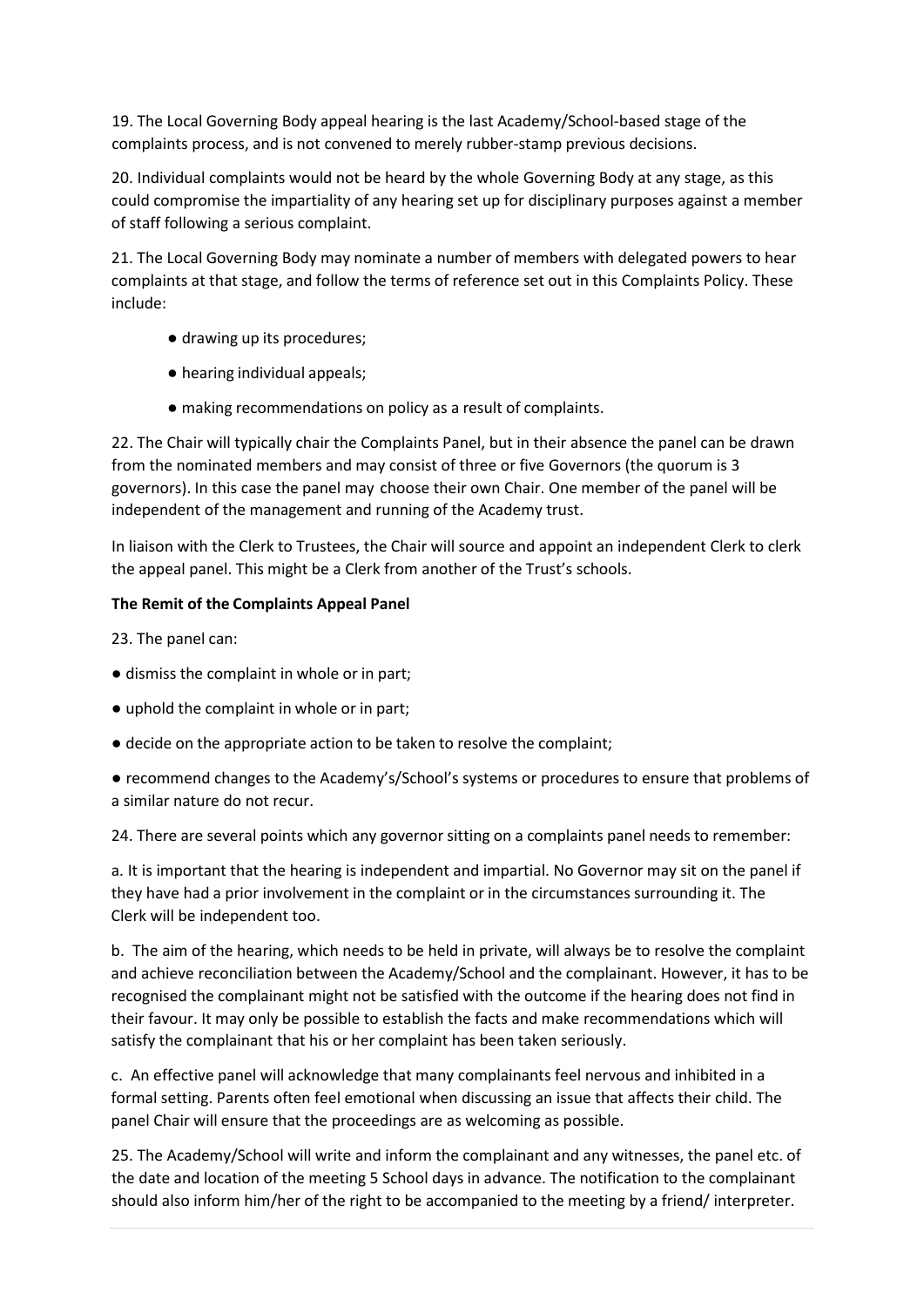The letter should explain how the meeting will be conducted and the complainant's right to submit further written evidence to the panel. The Head Teacher has the right to bring representation if so desired.

26. Intervention of parallel investigations relevant to the complaint by the Police or social services may cause variation to these time scales. Any such variation will be notified to the complainant.

# **Hearing the Complaint at the Meeting**

The aim of the meeting will be to resolve the complaint and achieve reconciliation between the Academy/School and the complainant.

In the interest of natural justice, the introduction of previously undisclosed evidence or witnesses would be a reason to adjourn the meeting so that the other side has time to consider and respond to the new evidence.

The recommended conduct of the meeting is as follows:

a. The Chair of the panel will welcome the complainant, introduce the panel members and explain the procedure.

b. The Chair of the panel will invite the complainant to explain the complaint.

c. The Committee members may question the complainant about the complaint and the reasons why it has been made.

d. The Head Teacher will be invited by the Chair of the panel to question the complainant about the complaint and why it has been made.

e. The Chair of the panel will invite the Head Teacher to make a statement in response to the complaint. At the discretion of the Chair of the panel the Head Teacher may invite members of staff directly involved in the complaint to supplement his/her response.

f. The Committee members may question the Head Teacher and/or members of staff about the response to the complaint.

g. The Chair of the panel will allow the complainant to question the Head Teacher and/or members of staff about the response to the complaint.

h. Any party has the right to call witnesses, subject to the approval of the Chair of the Committee.

i. The Committee, the Head Teacher and the complainant have the right to question any such witness. j. The Head Teacher will be invited by the Chair of the panel to make a final statement.

k. The complainant will be invited by the Chair of the panel to make a final statement.

l. The Chair of the panel will explain to the complainant and the Head Teacher that the decision of the panel will now be considered and a written decision will be sent to both parties within 15 School days. The Chair of the panel will then ask all parties to leave except for members of the Committee. m. The Committee will then consider the complaint and all the evidence presented and;

i. Reach a decision on the complaint and the reasons for it.

ii. Decide upon the appropriate action to be taken to resolve the complaint. n. The Governors sitting on the panel need to be aware of the complaints procedure before the meeting.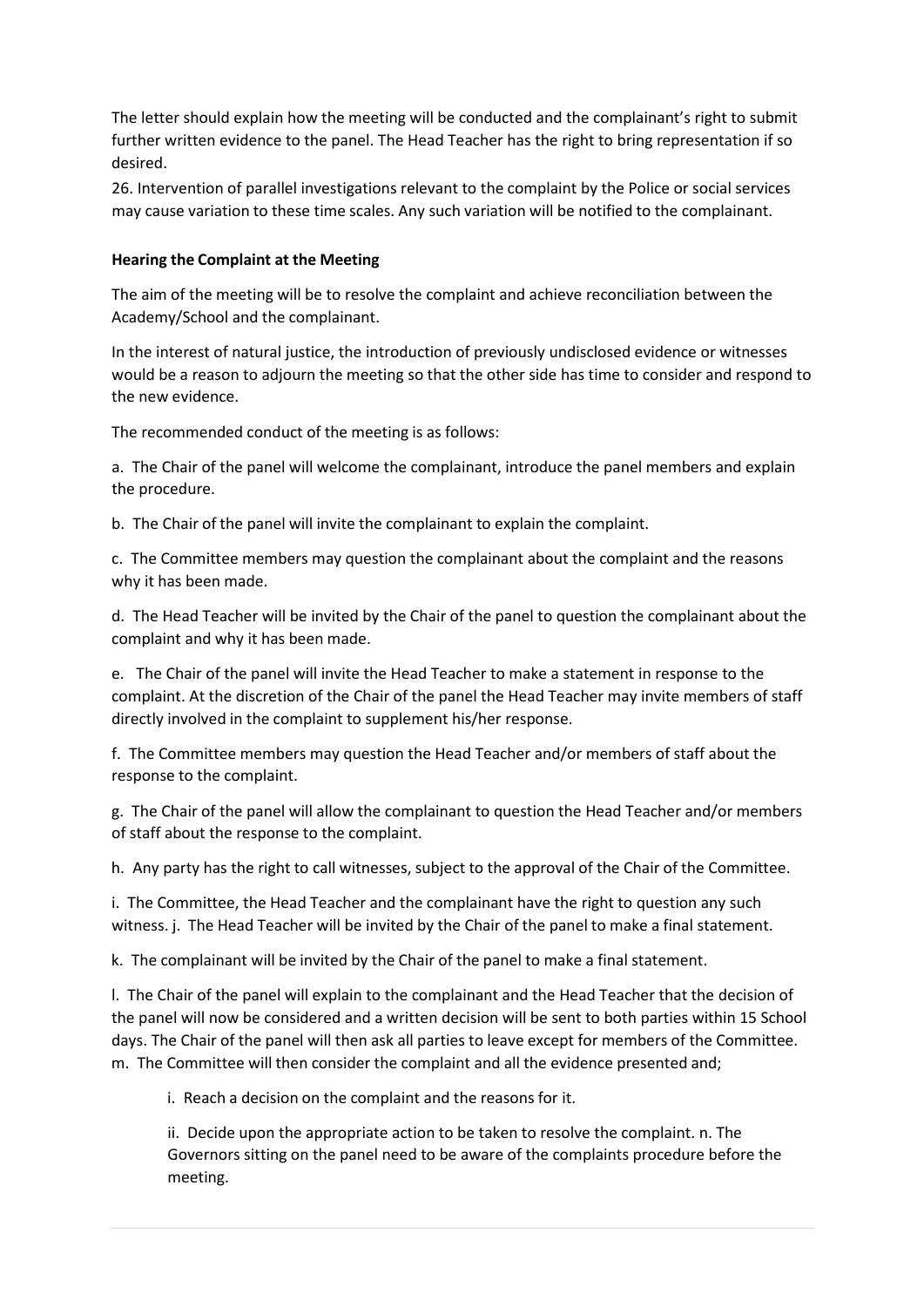If the complainant remains unsatisfied, they may then take their complaint to the Education and Skills Funding Agency (ESFA)[. https://www.gov.uk/government/organisations/education-and-skills](https://www.gov.uk/government/organisations/education-and-skills-funding-agency/about/complaints-procedure)[funding-agency/about/complaints-procedure](https://www.gov.uk/government/organisations/education-and-skills-funding-agency/about/complaints-procedure)

At stage 3 a copy of all findings and recommendations will be (i) provided to the complainant and, where relevant, the person complained about; and (ii) available for inspection on the School premises by the proprietor (Tarka Learning Partnership) and the Head Teacher.

# **Roles and Responsibilities**

The Role of the Chief Executive Officer or delegated member of the Trust's central team

The person in charge of coordinating the complaints procedure at the Academy/School is the Head Teacher. Overall responsibility is retained by Tarka Learning Partnership through the Chief Executive Officer. The role of governors arises only in respect of appeals where the complainant remains dissatisfied with attempts to resolve the issue of complaint and as set out above.

# **The Role of the Chair of the Panel**

The Chair of the Panel has a key role, ensuring that:

- the remit of the panel is explained to the parties and each party has the opportunity of putting their case without undue interruption;
- the issues are addressed;
- key findings of fact are made;
- parents and others who may not be used to speaking at such a hearing are put at ease;

● the hearing is conducted in an informal manner with each party treating the other with respect and courtesy;

- the panel is open minded and acting independently;
- no member of the panel has any involvement in an earlier stage of the procedure;
- each side is given the opportunity to state their case and ask questions;
- written material is seen by all parties.

# **Checklist for a Panel Hearing**

The panel needs to take the following points into account:

- The hearing is as informal as possible.
- Witnesses are only required to attend for the part of the hearing in which they give their evidence. Students may not appear as witnesses, but they may provide statements.

● The panel should ensure that all parties have copies of all documentation before the hearing begins.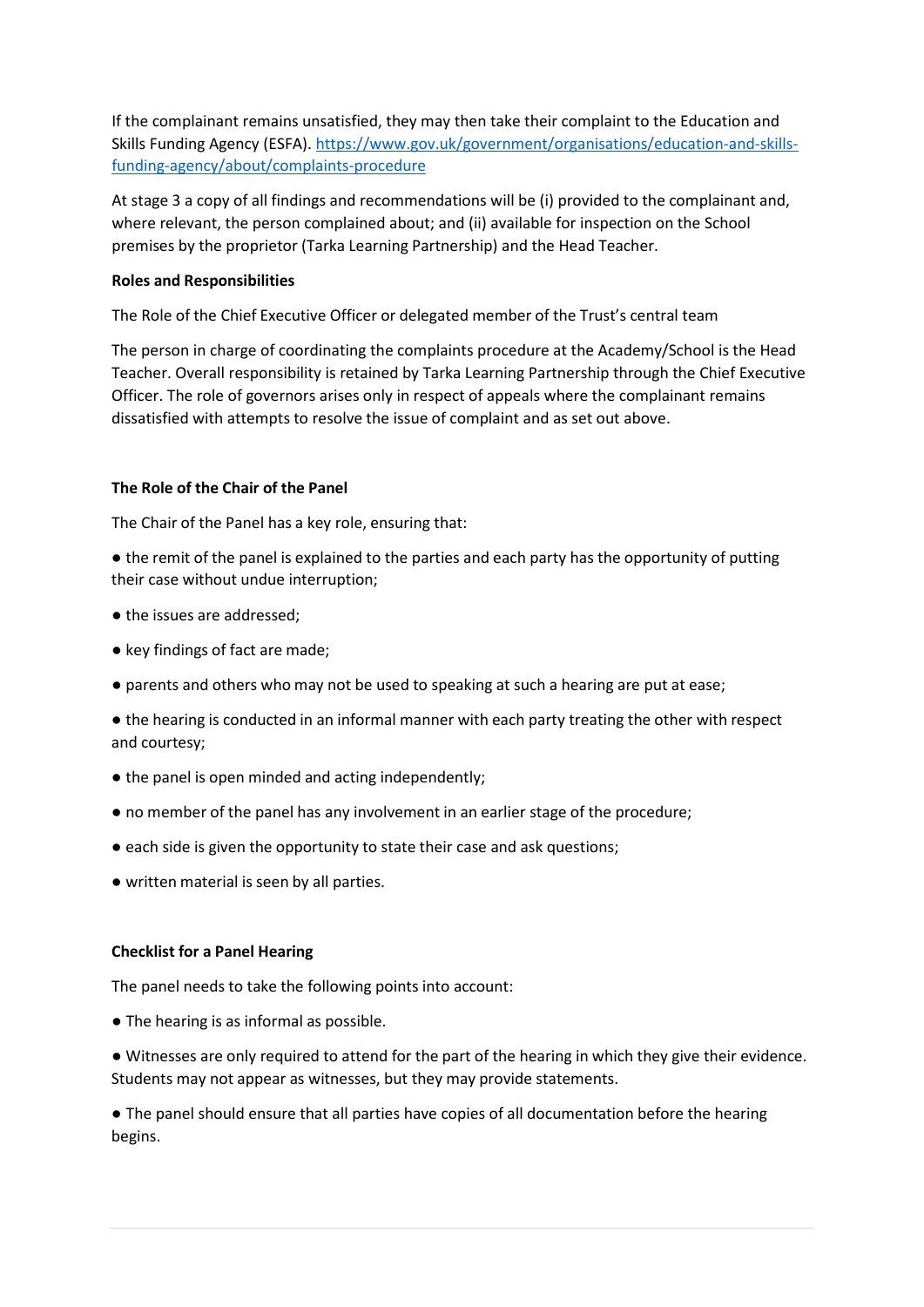# **Agenda for a Panel Hearing**

All parties will be welcomed by the Chair of the panel.

1. All parties will be asked to introduce themselves

2. The complainant will be asked to outline their complaint, inviting any witnesses to also present.

3. If witnesses are called, they will be first asked questions by the complainant, then by the Head Teacher and finally by the panel.

4. The complainant will conclude their presentation of their complaint.

5. The Head Teacher will be invited to ask questions of the complainant.

6. The Panel will ask questions of the complainant.

7. The Head Teacher will be invited to present their response to the complaint.

8. The complainant will be invited to ask questions of the Head Teacher.

9. The panel will ask questions of the Head Teacher.

10. The Head Teacher will be asked to sum up their response.

11. The complainant will be asked to sum up their complaint.

12. All parties will be thanked for their attendance and contribution and the Chair will confirm that a written response will be sent to both parties within 15 School days.

The Panel reserves the right to modify the above procedure at their sole discretion, for example requiring the parent and the Academy representative to present their complaint/actions separately to the Panel in the absence of the other party.

# <span id="page-13-0"></span>**PART TWO**

**6. Concerns or Complaints from persons other than parents/carers of current registered pupils** Part 1 of this complaints procedure applies solely to complaints made by parents or carers of current registered pupils of academies/Schools within the Trust. The Trust wishes to work closely with other members of the local community and will deal with concerns and complaints as follows:

1. A concern regarding an Academy/School or its operations may be made to any member of staff. That member of staff will attempt to resolve the matter immediately or may, if appropriate, refer the matter to their line manager or member of the senior leadership team (SLT) who is best placed to deal with the concern. It is expected that most concerns will be responded to orally or in writing within 5 School days. If a longer period is required, you will be kept informed of the progress of the investigation.

2. Where a concern is not resolved at stage 1, or you wish your concerns to be dealt with immediately as a formal complaint, you should put your complaint in writing and send this to the Head Teacher of the relevant Academy/ School to investigate. The Head Teacher may delegate the task of investigation and/or responding to the complaint to a member of SLT or may escalate the complaint straight to stage 3 where this is directly about the Head Teacher or where the complaint is significantly complex. A formal response to the complaint will usually be provided within 10 School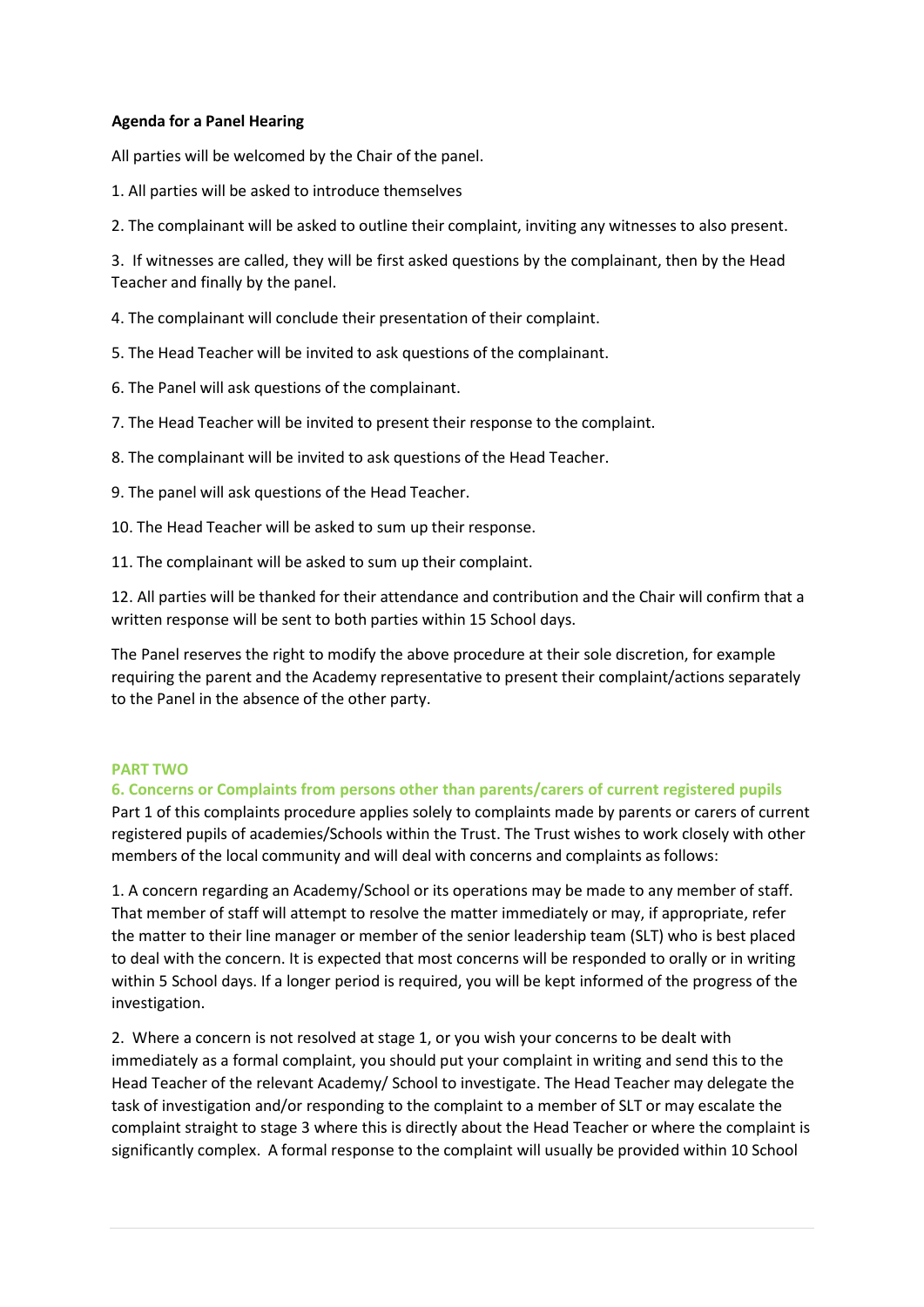days of receipt of the letter of complaint although if a longer period is required to respond, you will be kept updated.

3. If you are not satisfied with the response at stage 2, you may request a review by writing to the Chair of Governors of the Academy/School. You should write within 10 School days of receipt of the letter at stage 2. Requests received outside of this time frame will only be considered if exceptional circumstances apply. The Chair of governors will arrange for a governor to consider the complaint alone or may convene a complaints committee on the same terms as set out in Part 1 of this complaints policy. The decision at this stage will usually be sent to you within 20 School days of receipt of the request for a review. The decision at stage 3 exhausts the Academy's/School's complaints procedure.

Concerns or complaints regarding the Head Teacher or the Trust (Tarka Learning Partnership) as a whole should be referred direct to the Chief Executive Officer c/o Tarka Learning Partnership, Roundswell Community Primary Academy Claypitts Road, Roundswell, Barnstaple, Devon. EX31 3WJ. - who will arrange for the stages above to be considered by an appropriate person.

# <span id="page-14-0"></span>**PART THREE**

# <span id="page-14-1"></span>**7. Unreasonably persistent complainants and unreasonable complainant behaviour**

There are rare circumstances where we will deviate from the Complaints Procedure set out in Part 1. These include, but are not necessarily limited to:

- where the complainant's behaviour or language towards staff, members of the Academy/ School's governing body or trustees is abusive, offensive, discriminatory or threatening;
- where the complaint's behaviour is hindering our consideration of complaints and/or the proper running of the Academy/School because of the frequency or nature of the complainant's contact, such as, if the complainant:
- $\triangleright$  refuses to articulate their complaint or specify the grounds of a complaint or the outcomes sought by raising the complaint, despite offers of assistance;
- $\triangleright$  refuses to co-operate with the complaints investigation process;
- $\triangleright$  refuses to accept that certain issues are not within the scope of the complaints procedure;
- $\triangleright$  insists on the complaint being dealt with in ways which are incompatible with the complaints procedure or with good practice;
- $\triangleright$  introduces trivial or irrelevant information which they expect to be taken into account and commented on;
- $\triangleright$  raises large numbers of detailed but unimportant questions, and insists they are fully answered, often immediately and to their own timescales;
- $\triangleright$  makes unjustified complaints about staff who are trying to deal with the issues, and seeks to have them replaced;
- $\triangleright$  changes the basis of the complaint as the investigation proceeds;
- $\triangleright$  seeks an unrealistic outcome, such as the inappropriate dismissal of staff;
- $\triangleright$  makes excessive demands on School time by frequent, lengthy and complicated contact with staff regarding the complaint in person, in writing, by email and by telephone while the complaint is being dealt with;
- $\triangleright$  knowingly provides falsified information;
- $\triangleright$  publishes unacceptable information on social media or other public forums where the complainant's complaint is clearly frivolous, vexatious and/or has patently insufficient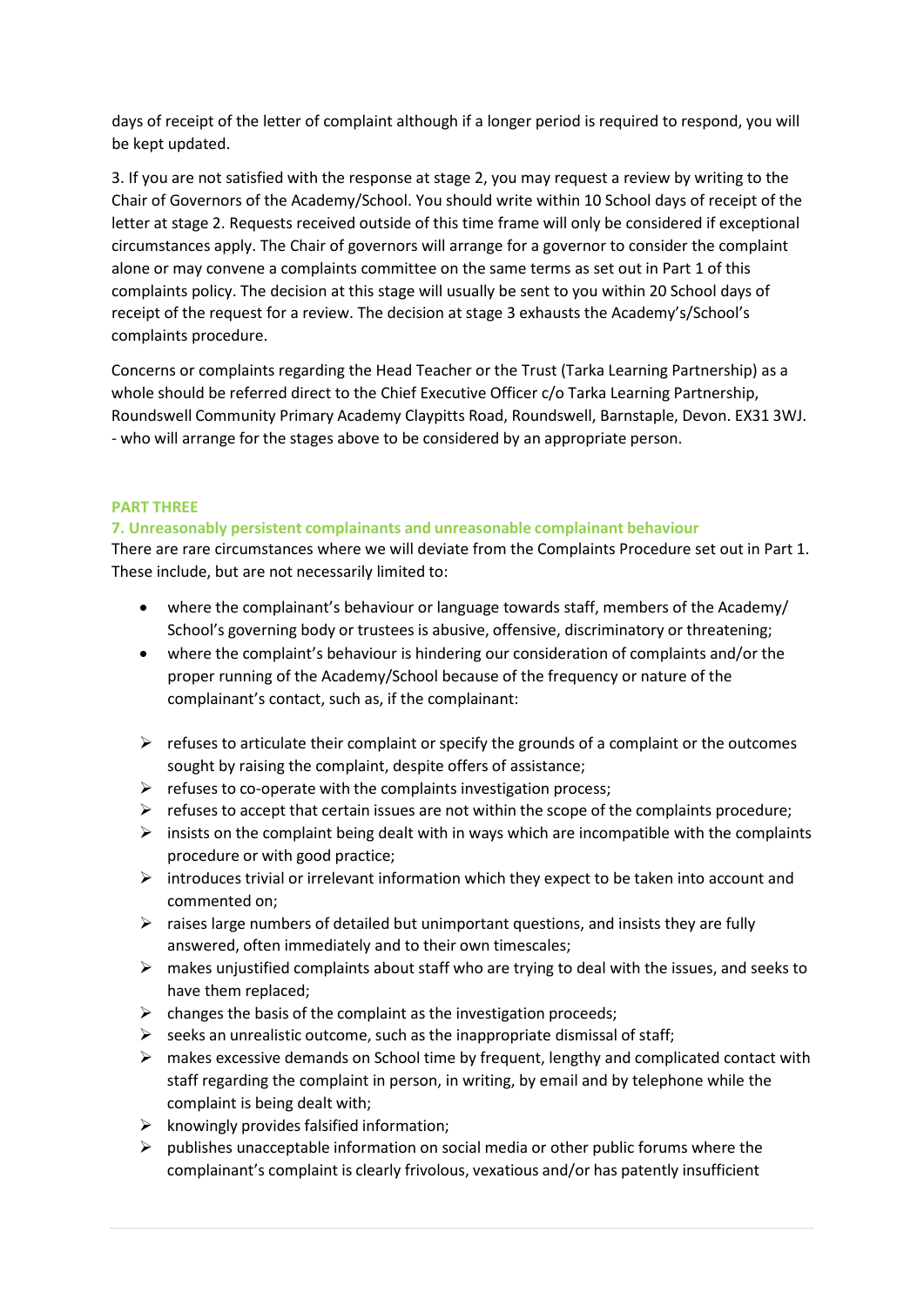grounds. The Office of the Independent Adjudicator defines the characteristics of a 'frivolous' or 'vexatious' complaint as:

- $\cdot$  complaints which are obsessive, persistent, harassing, prolific, repetitious
- $\cdot \cdot$  insistence upon pursuing unmeritorious complaints and/or unrealistic outcomes beyond all reason
- ❖ insistence upon pursuing meritorious complaints in an unreasonable manner
- $\cdot$  complaints which are designed to cause disruption or annoyance
- $\triangleleft$  demands for redress that lack any serious purpose or value
- $\triangleright$  where the complainant's complaint is the same, similar to or based on the same facts of a complaint which has already been considered in full.

In these circumstances, we may:

- **Inform the complainant that their behaviour is unacceptable or unreasonably persistent and** ask them to change it;
- **•** restrict the complainant's access to the Academy/School e.g. requesting contact in a particular form (for example, letters only), requiring contact to take place with a named person only, restricting telephone calls to specified days and times or banning the complainant from the Academy's/ School's premises. This will be reviewed after six months;
- **•** conduct the Complaints Committee on the papers only i.e. not hold a hearing;
- refuse to consider the complaint and refer the complainant directly to Stage 4.

In all cases we will write to tell the complainant why we believe his or her behaviour is unacceptable or unreasonably persistent, what action we are taking and the duration of that action.

We may take the decision not to respond to any further correspondence where:

- we have taken every reasonable step to address the complainant's concerns
- **the complainant has been given a clear statement of our position and their options and**
- **the complainant contacts us repeatedly, making substantially the same points each time**

The case for ceasing further correspondence is stronger where:

- letters, emails, or telephone calls are often or always abusive or aggressive or make insulting personal comments about or threats towards staff
- **•** we have reason to believe the complainant is contacting us with the intention of causing disruption or inconvenience

Where the behaviour is so extreme that it threatens the immediate safety and welfare of staff, members of the Local Governing Body or Trustees, we will consider other options, for example reporting the matter to the police or taking legal action. In such cases, we may not give the complainant prior warning of that action.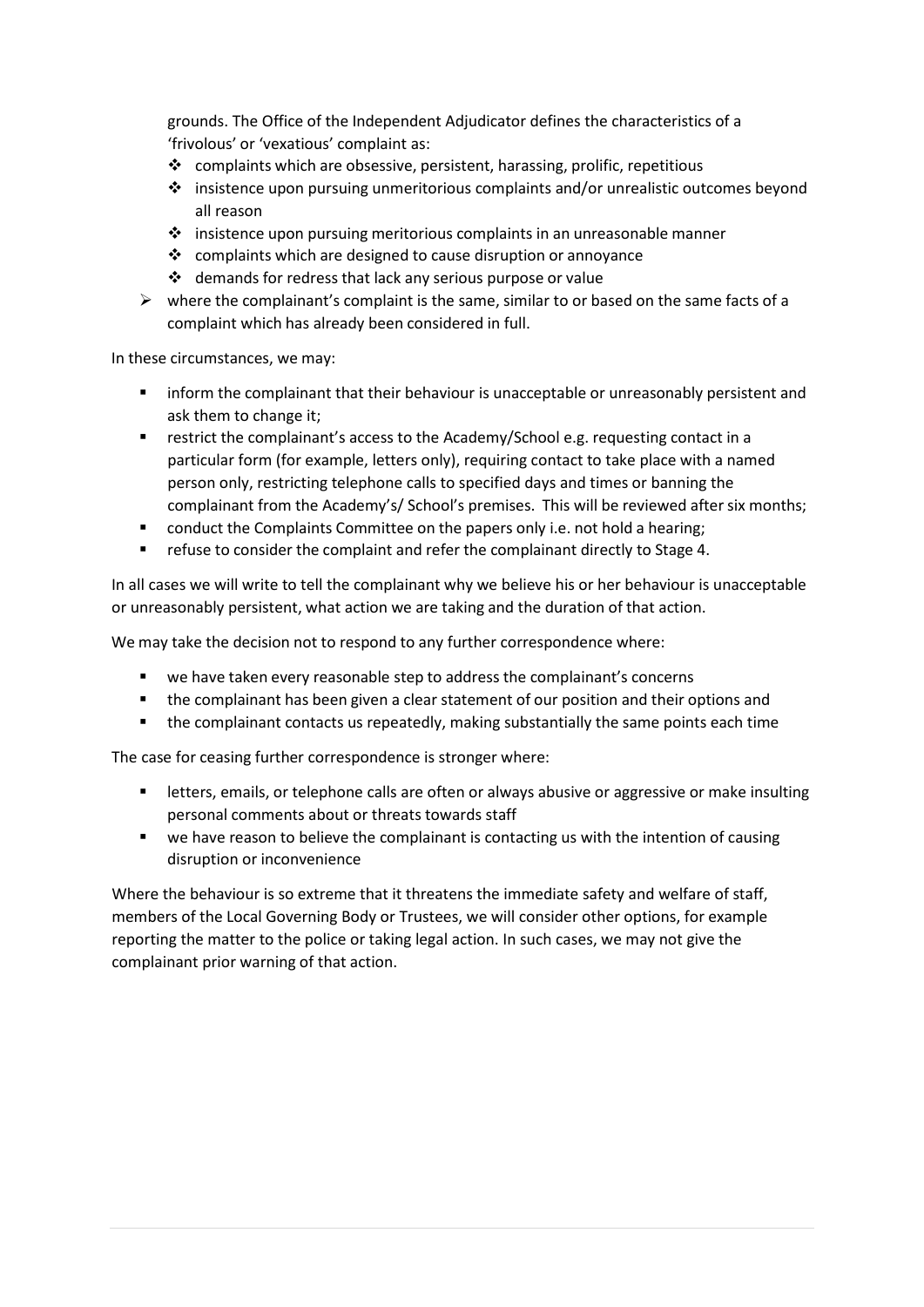

# **Complaint Form**

Please complete and return to .........................................................................(Head Teacher) who will acknowledge receipt and explain what action will be taken.

Your name:

Pupil's name:

Your relationship to the Student:

Address:

Postcode:

Daytime telephone number: Evening telephone number:

Please give details of your complaint:

What action, if any, have you already taken to resolve your complaint. (Who did you speak to and what was the response)?

What actions do you feel might resolve the problem at this stage?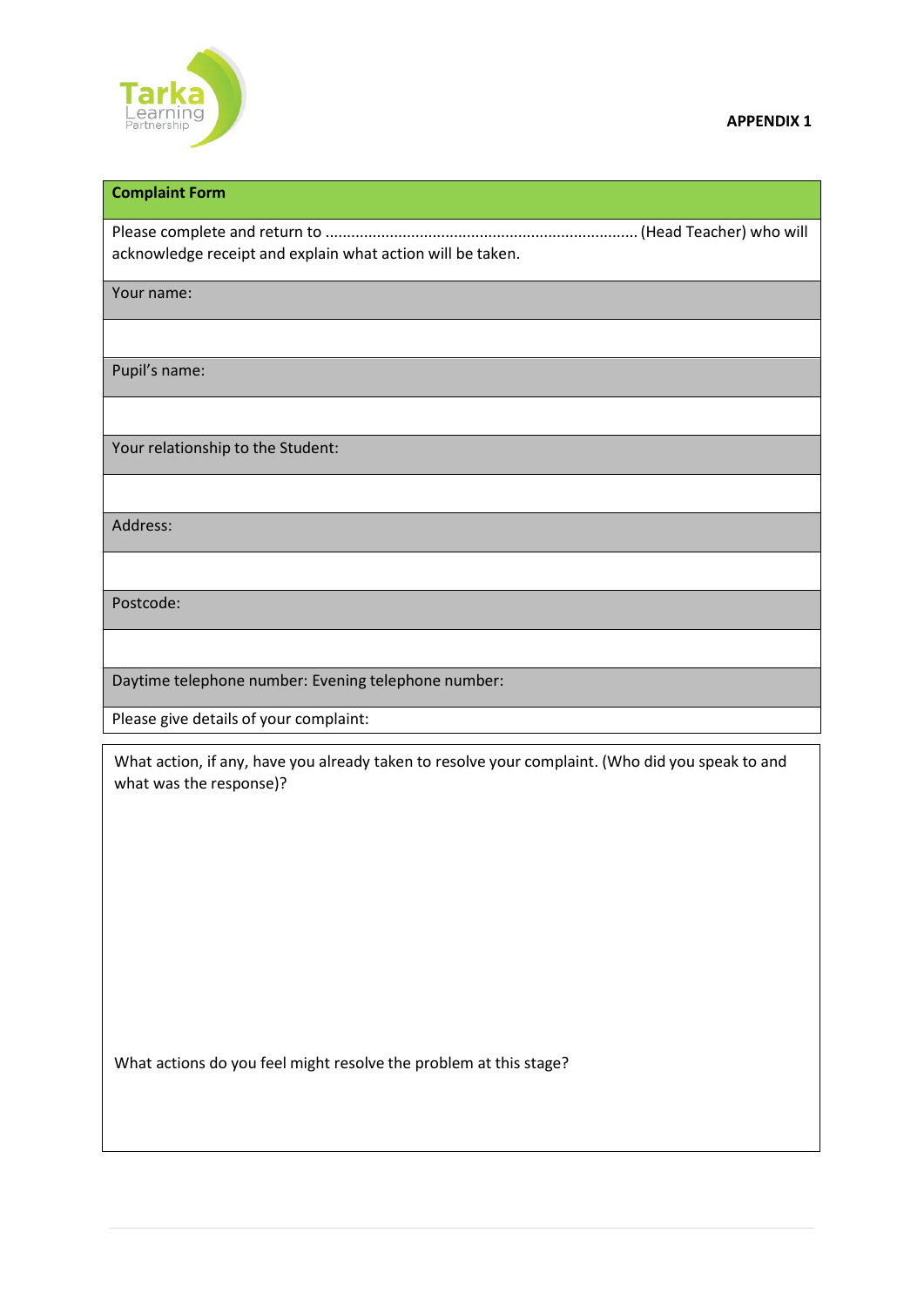Are you attaching any paperwork? (If so please give details)

Signature:

Date:

OFFICIAL USE Date acknowledgement sent:

By who:

Complaint referred to:

Date: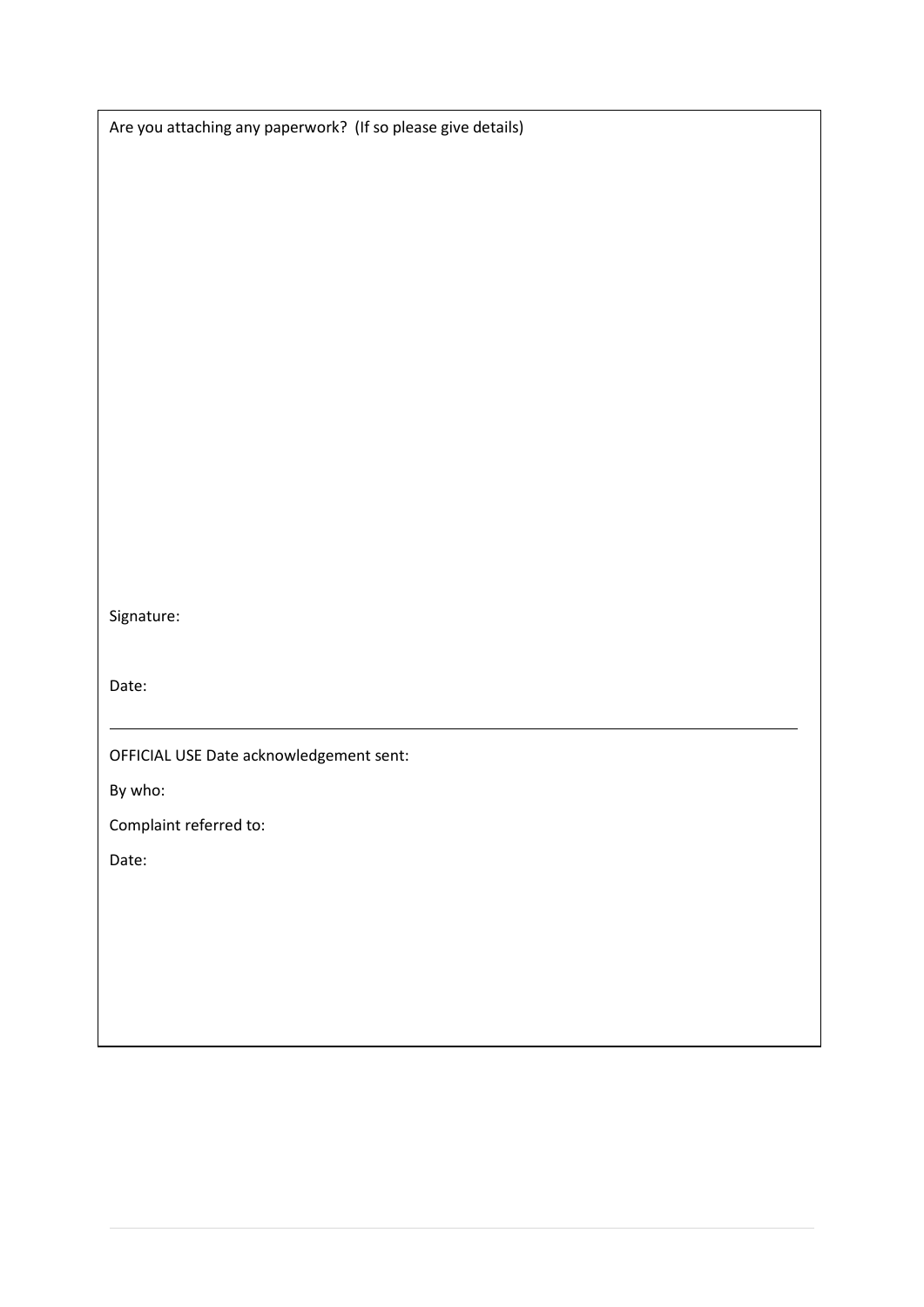**Complaints Procedure Flowchart: Please details in the above policy for exceptions to the flowchart below**

| Stage 1 | • Complaint form completed and sent to the Academy/School<br>. Within 5 working days the Academy/School will acknowledge the complaint<br>• Within 10 working days the Academy/School will investigate and respond in writing                                                                                                     |
|---------|-----------------------------------------------------------------------------------------------------------------------------------------------------------------------------------------------------------------------------------------------------------------------------------------------------------------------------------|
| Stage 2 | • Complainant writes to the Head Teacher if they remain unhappy<br>• Within 5 working days the Head Teacher will acknowledge the complaint within 10<br>working days the Head Teacher will investigate and respond in writing                                                                                                     |
| Stage 3 | . Complainant write to the Chair of Governors of the Local Governing Body if they<br>remain unhappy<br>. Within 5 working days the complaint will be acknowledged<br>• Within 15 working days the date and time of a hearing will be notified to the<br>complainant<br>. Within 20 days the Governors Appeal Hearing will be held |